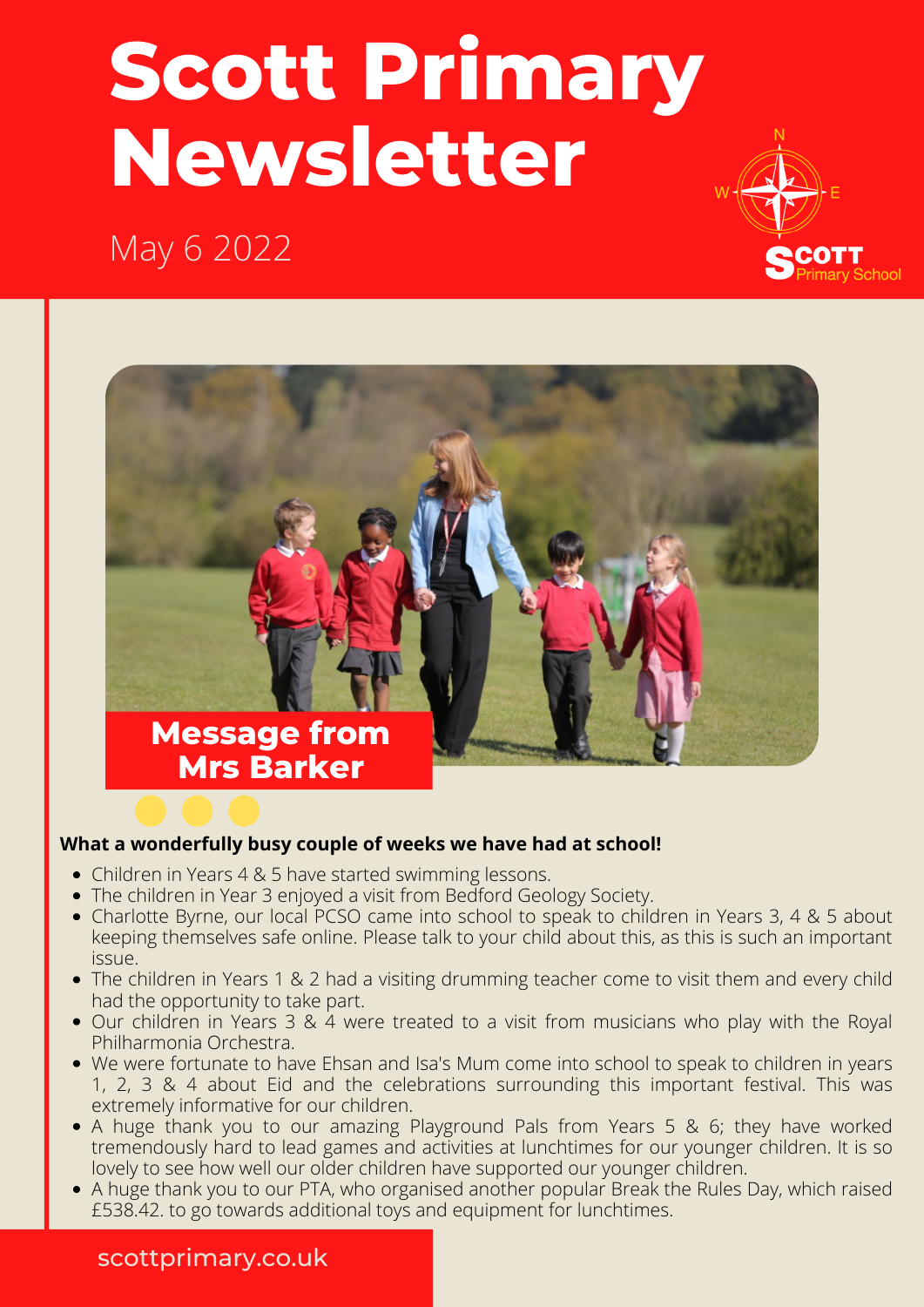# **Scott Primary Newsletter**

# **Diary Dates**

- Monday 9th May to Thursday 12th May: Year 6 SATS
- Tuesday 10th May: PTA Zoom Meeting *(see Parentmail for Zoom link)*
- Friday 13th May to Thursday 19th May: Year 2 SATS
- Tuesday 17th May: Nursery Open Evening for new September 2022 parents
- Wednesday 18th May: Chicks class assembly, 9am
- Wednesday 18th May: Year 3 Coleman to The Higgins
- Thursday 19th May: Year 3 MacArthur to The Higgins
- Thursday 19th May to Friday 20th May: Year 4 Camping trip
- Friday 27th May: Whole school summer concert, 10.30am
- Friday 27th May: Last day of half term
- Monday 6th June: Extra Bank Holiday for Queen's Jubilee (see message below)
- Tuesday 7th June: Back to school

Please note the Ark Farm visit for Nursery and Reception will be after half term - date to be advised asap

### Year 2 enjoyed taking part in a djembe drumming workshop in April





The Year 6 cricket league started last week

### **SPORT AT SCOTT**

The summer term has started very well for Scott Primary School.

We have increased our competitions and clubs to give more sporting opportunities for our children and to bring together different clubs and establishments from our community. Being physically active is important to us, and we strive to offer as many children as possible these enriching activities.



Year 3 were lucky enough to have a fabulous visit from Bev the Geologist where we looked at the three main rocks types and its cycle. We investigated real rocks and fossils and then sorted them by their rock types. We even got our our fossil to take home!